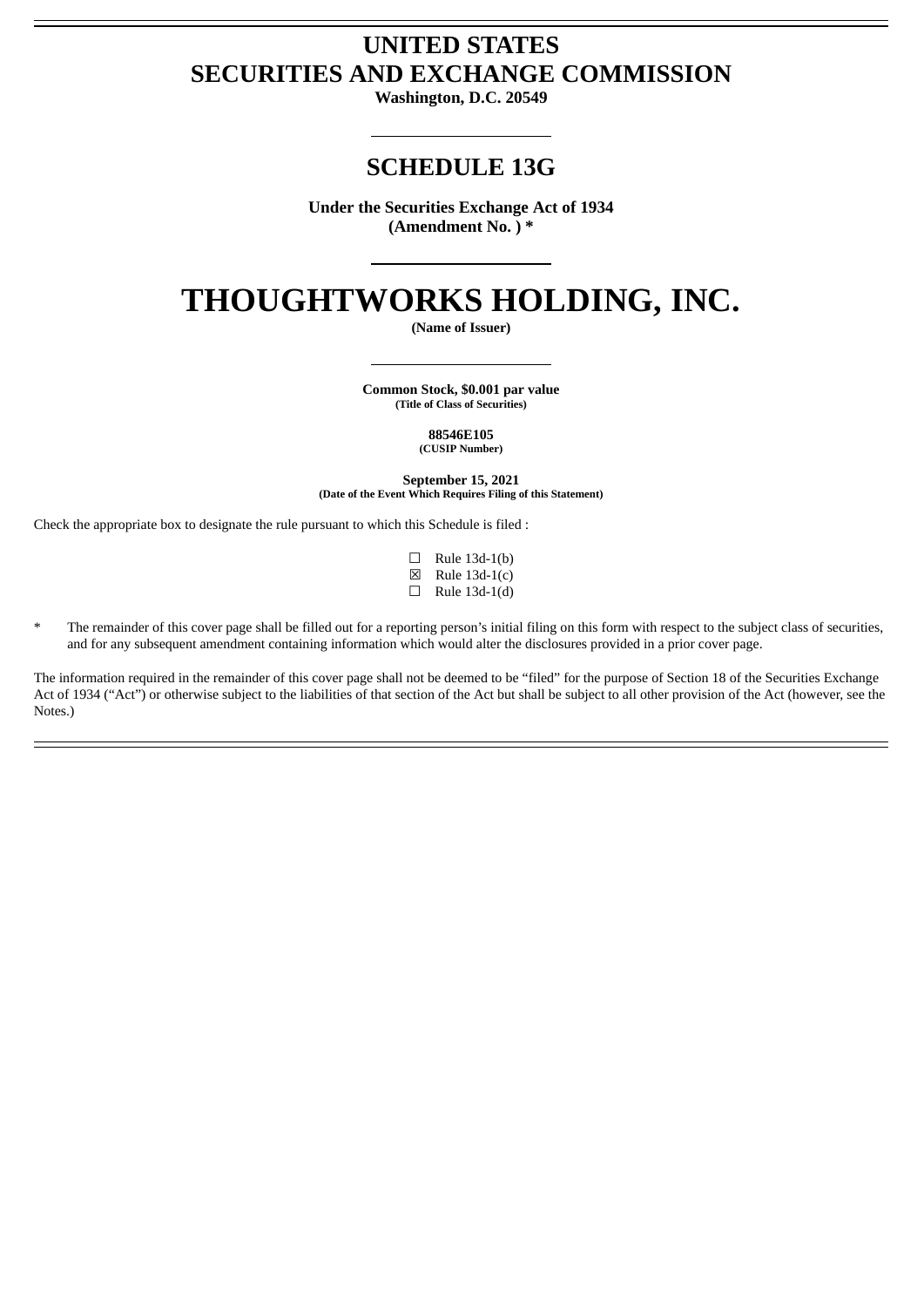CUSIP No. 88546E105 CUSIP No. 88546E105

| 1                   | <b>NAME OF REPORTING PERSONS</b>                                                                     |                          |                                                                                         |  |  |  |
|---------------------|------------------------------------------------------------------------------------------------------|--------------------------|-----------------------------------------------------------------------------------------|--|--|--|
|                     |                                                                                                      |                          |                                                                                         |  |  |  |
|                     | <b>GIC Private Limited</b>                                                                           |                          |                                                                                         |  |  |  |
|                     | CHECK THE APPROPRIATE BOX IF A MEMBER OF A GROUP (See Instructions)<br>2<br>(a) $\Box$<br>(b) $\Box$ |                          |                                                                                         |  |  |  |
|                     |                                                                                                      |                          |                                                                                         |  |  |  |
| 3                   | <b>SEC USE ONLY</b>                                                                                  |                          |                                                                                         |  |  |  |
|                     |                                                                                                      |                          |                                                                                         |  |  |  |
| $\overline{4}$      | CITIZENSHIP OR PLACE OF ORGANIZATION                                                                 |                          |                                                                                         |  |  |  |
|                     | Republic of Singapore                                                                                |                          |                                                                                         |  |  |  |
|                     |                                                                                                      | <b>SOLE VOTING POWER</b> |                                                                                         |  |  |  |
|                     |                                                                                                      | 5                        |                                                                                         |  |  |  |
|                     | <b>NUMBER OF</b>                                                                                     |                          | 1,959,911                                                                               |  |  |  |
|                     | <b>SHARES</b>                                                                                        |                          | <b>SHARED VOTING POWER</b>                                                              |  |  |  |
| <b>BENEFICIALLY</b> |                                                                                                      |                          | 18,898,751                                                                              |  |  |  |
|                     | <b>OWNED BY</b><br><b>EACH</b>                                                                       | 7                        | <b>SOLE DISPOSITIVE POWER</b>                                                           |  |  |  |
| <b>REPORTING</b>    |                                                                                                      |                          |                                                                                         |  |  |  |
|                     | <b>PERSON</b>                                                                                        |                          | 1,959,911                                                                               |  |  |  |
|                     | <b>WITH</b>                                                                                          | 8                        | SHARED DISPOSITIVE POWER                                                                |  |  |  |
|                     |                                                                                                      |                          | 18,898,751                                                                              |  |  |  |
| 9                   |                                                                                                      |                          | AGGREGATE AMOUNT BENEFICIALLY OWNED BY EACH REPORTING PERSON                            |  |  |  |
|                     |                                                                                                      |                          |                                                                                         |  |  |  |
|                     | 20,858,662                                                                                           |                          |                                                                                         |  |  |  |
| 10                  |                                                                                                      |                          | CHECK BOX IF THE AGGREGATE AMOUNT IN ROW (9) EXCLUDES CERTAIN SHARES (See Instructions) |  |  |  |
|                     |                                                                                                      |                          |                                                                                         |  |  |  |
| 11                  | $\Box$                                                                                               |                          |                                                                                         |  |  |  |
|                     | PERCENT OF CLASS REPRESENTED BY AMOUNT IN ROW (9)                                                    |                          |                                                                                         |  |  |  |
|                     | $6.84\%(1)$                                                                                          |                          |                                                                                         |  |  |  |
| 12                  | TYPE OF REPORTING PERSON (See Instructions)                                                          |                          |                                                                                         |  |  |  |
|                     |                                                                                                      |                          |                                                                                         |  |  |  |
|                     | CO                                                                                                   |                          |                                                                                         |  |  |  |

(1) Based on 305,117,043 shares of common stock, par value \$0.001 per share ("Common Stock"), of Thoughtworks Holding, Inc. (the "Issuer"), outstanding according to the Form 10-Q filed by the Issuer with the Securities and Exchange Commission (the "SEC") on November 15, 2021.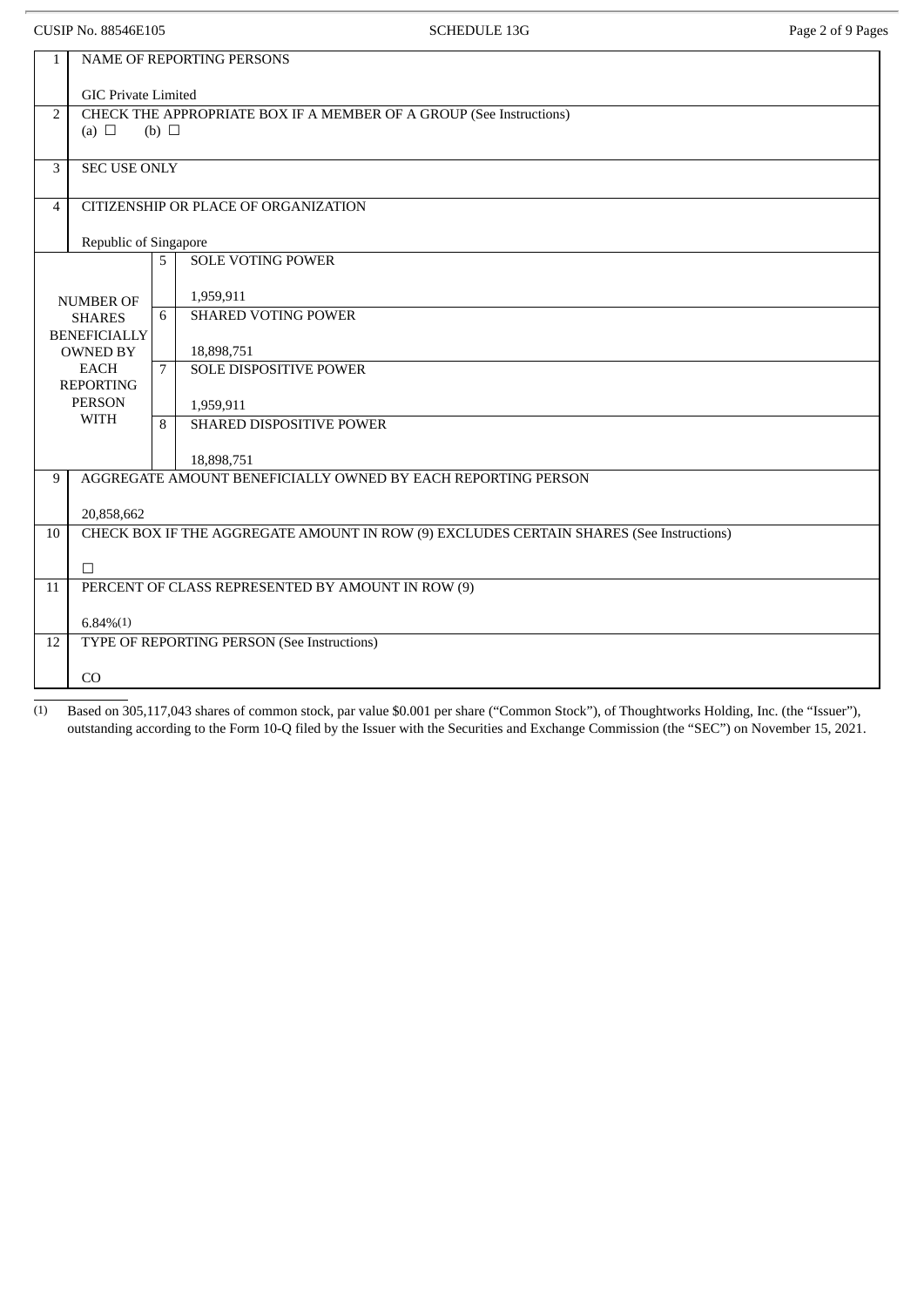| <b>CUSIP No. 88546E105</b>                                                                                |                                                                                                   |             | <b>SCHEDULE 13G</b>                                                    | Page 3 of 9 Pages |  |  |  |
|-----------------------------------------------------------------------------------------------------------|---------------------------------------------------------------------------------------------------|-------------|------------------------------------------------------------------------|-------------------|--|--|--|
| 1                                                                                                         | NAME OF REPORTING PERSONS<br>GIC Asset Management Pte. Ltd.                                       |             |                                                                        |                   |  |  |  |
| $\overline{2}$                                                                                            | CHECK THE APPROPRIATE BOX IF A MEMBER OF A GROUP (See Instructions)<br>(a) $\Box$<br>(b) $\Box$   |             |                                                                        |                   |  |  |  |
| 3                                                                                                         | <b>SEC USE ONLY</b>                                                                               |             |                                                                        |                   |  |  |  |
| 4                                                                                                         | CITIZENSHIP OR PLACE OF ORGANIZATION<br>Republic of Singapore                                     |             |                                                                        |                   |  |  |  |
|                                                                                                           | NUMBER OF<br><b>SHARES</b>                                                                        |             | <b>SOLE VOTING POWER</b><br>$\mathbf{0}$<br><b>SHARED VOTING POWER</b> |                   |  |  |  |
| <b>BENEFICIALLY</b><br><b>OWNED BY</b><br><b>EACH</b><br><b>REPORTING</b><br><b>PERSON</b><br><b>WITH</b> |                                                                                                   | $7^{\circ}$ | 18,456,646<br><b>SOLE DISPOSITIVE POWER</b><br>$\mathbf{0}$            |                   |  |  |  |
|                                                                                                           |                                                                                                   | 8           | SHARED DISPOSITIVE POWER<br>18,456,646                                 |                   |  |  |  |
| 9                                                                                                         | AGGREGATE AMOUNT BENEFICIALLY OWNED BY EACH REPORTING PERSON<br>18,456,646                        |             |                                                                        |                   |  |  |  |
| 10                                                                                                        | CHECK BOX IF THE AGGREGATE AMOUNT IN ROW (9) EXCLUDES CERTAIN SHARES (See Instructions)<br>$\Box$ |             |                                                                        |                   |  |  |  |
| 11                                                                                                        | PERCENT OF CLASS REPRESENTED BY AMOUNT IN ROW (9)                                                 |             |                                                                        |                   |  |  |  |
| 12                                                                                                        | $6.05\%(1)$<br>TYPE OF REPORTING PERSON (See Instructions)                                        |             |                                                                        |                   |  |  |  |
|                                                                                                           | CO                                                                                                |             |                                                                        |                   |  |  |  |

(1) Based on 305,117,043 shares of Common Stock outstanding according to the Form 10-Q filed by the Issuer with the SEC on November 15, 2021.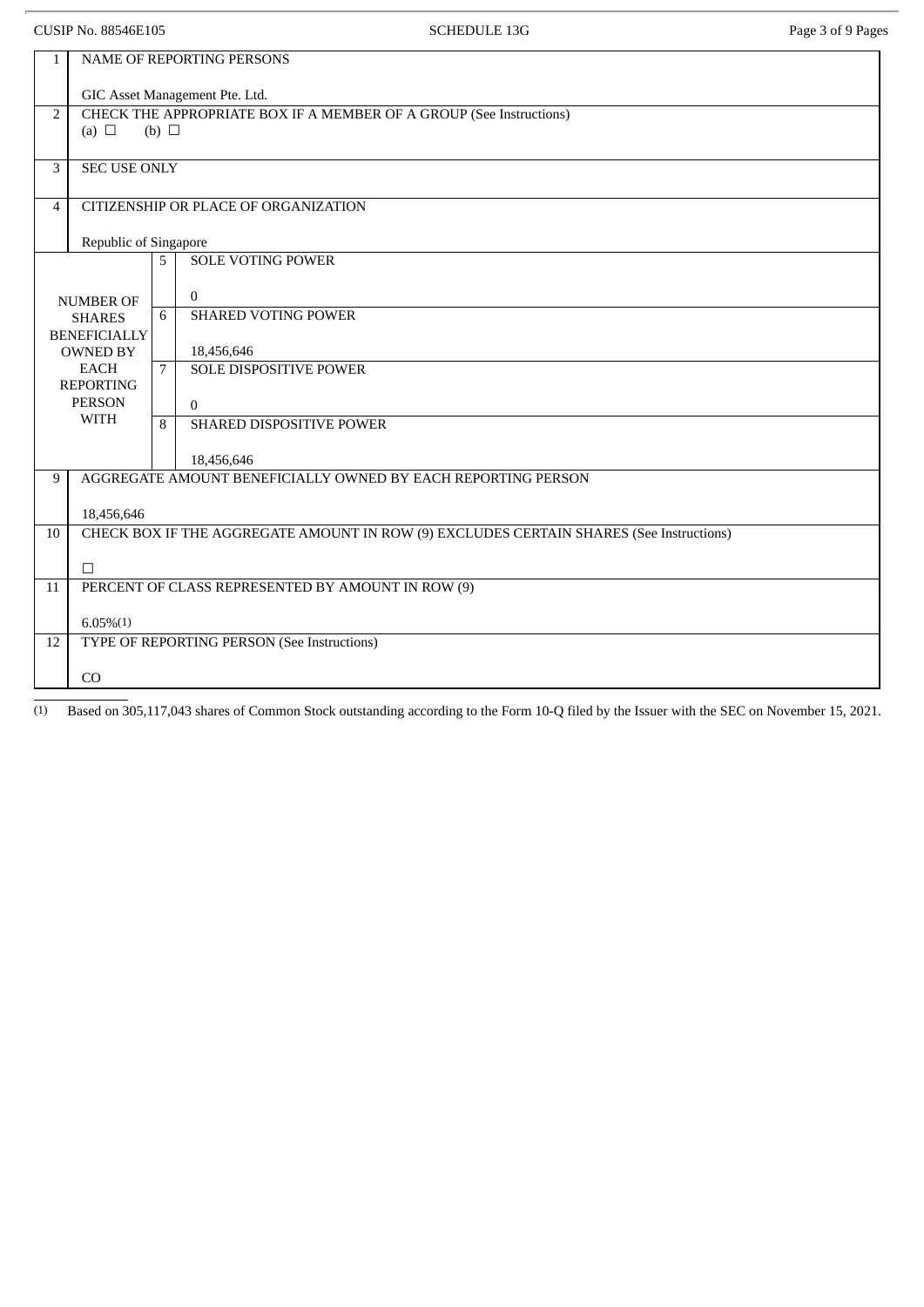CUSIP No. 88546E105 CUSIP No. 88546E105

| $\mathbf{1}$   | NAME OF REPORTING PERSONS                                                               |   |                                                              |  |  |  |
|----------------|-----------------------------------------------------------------------------------------|---|--------------------------------------------------------------|--|--|--|
|                | Gamnat Pte. Ltd.                                                                        |   |                                                              |  |  |  |
| $\overline{2}$ | CHECK THE APPROPRIATE BOX IF A MEMBER OF A GROUP (See Instructions)                     |   |                                                              |  |  |  |
|                | (a) $\Box$<br>(b) $\Box$                                                                |   |                                                              |  |  |  |
| 3              | <b>SEC USE ONLY</b>                                                                     |   |                                                              |  |  |  |
|                |                                                                                         |   |                                                              |  |  |  |
| $\overline{4}$ | CITIZENSHIP OR PLACE OF ORGANIZATION                                                    |   |                                                              |  |  |  |
|                | Republic of Singapore                                                                   |   |                                                              |  |  |  |
|                |                                                                                         | 5 | <b>SOLE VOTING POWER</b>                                     |  |  |  |
|                |                                                                                         |   |                                                              |  |  |  |
|                | <b>NUMBER OF</b>                                                                        | 6 | $\overline{0}$<br><b>SHARED VOTING POWER</b>                 |  |  |  |
|                | <b>SHARES</b><br><b>BENEFICIALLY</b>                                                    |   |                                                              |  |  |  |
|                | <b>OWNED BY</b>                                                                         |   | 18,456,646                                                   |  |  |  |
|                | <b>EACH</b><br><b>REPORTING</b>                                                         | 7 | SOLE DISPOSITIVE POWER                                       |  |  |  |
|                | <b>PERSON</b>                                                                           |   | $\Omega$                                                     |  |  |  |
|                | WITH                                                                                    | 8 | SHARED DISPOSITIVE POWER                                     |  |  |  |
|                |                                                                                         |   |                                                              |  |  |  |
| 9              | 18,456,646                                                                              |   | AGGREGATE AMOUNT BENEFICIALLY OWNED BY EACH REPORTING PERSON |  |  |  |
|                |                                                                                         |   |                                                              |  |  |  |
|                | 18,456,646                                                                              |   |                                                              |  |  |  |
| 10             | CHECK BOX IF THE AGGREGATE AMOUNT IN ROW (9) EXCLUDES CERTAIN SHARES (See Instructions) |   |                                                              |  |  |  |
|                | $\Box$                                                                                  |   |                                                              |  |  |  |
| 11             | PERCENT OF CLASS REPRESENTED BY AMOUNT IN ROW (9)                                       |   |                                                              |  |  |  |
|                |                                                                                         |   |                                                              |  |  |  |
| 12             | $6.05\%(1)$<br>TYPE OF REPORTING PERSON (See Instructions)                              |   |                                                              |  |  |  |
|                |                                                                                         |   |                                                              |  |  |  |
|                | CO                                                                                      |   |                                                              |  |  |  |

(1) Based on 305,117,043 shares of Common Stock outstanding according to the Form 10-Q filed by the Issuer with the SEC on November 15, 2021.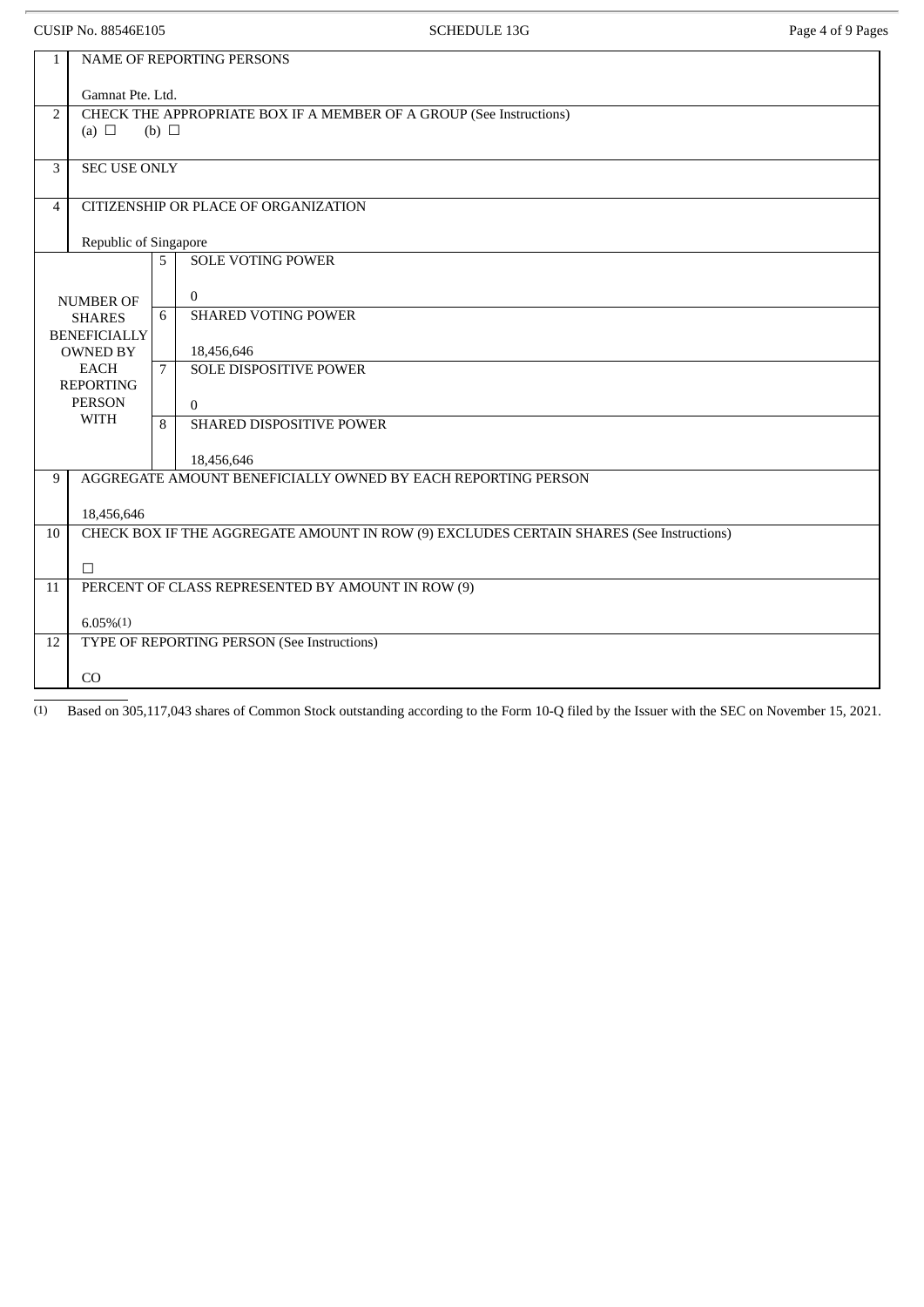#### CUSIP No. 88546E105 SCHEDULE 13G Page 5 of 9 Pages

### **Item 1(a) Name of Issuer**

Thoughtworks Holding, Inc.

#### **Item 1(b) Address of Issuer's Principal Executive Offices**

200 East Randolph Street, 25th Floor Chicago, Illinois 60601

#### **Item 2(a) Name of Persons Filing**

GIC Private Limited GIC Asset Management Pte. Ltd. Gamnat Pte. Ltd

#### **Item 2(b) Address of Principal Business Office or, if none, Residence**

168 Robinson Road #37-01 Capital Tower Singapore 068912

#### **Item 2(c) Citizenship**

GIC Private Limited – Republic of Singapore GIC Asset Management Pte. Ltd. – Republic of Singapore Gamnat Pte. Ltd – Republic of Singapore

#### **Item 2(d) Title of Class of Securities**

Common Stock, \$0.001 par value

#### **Item 2(e) CUSIP Number**

88546E105

#### Item 3 If this statement in filed pursuant to §§240.13d-1(b), or 13d-2(b) or (c), check whether the person filing is a:

Not applicable.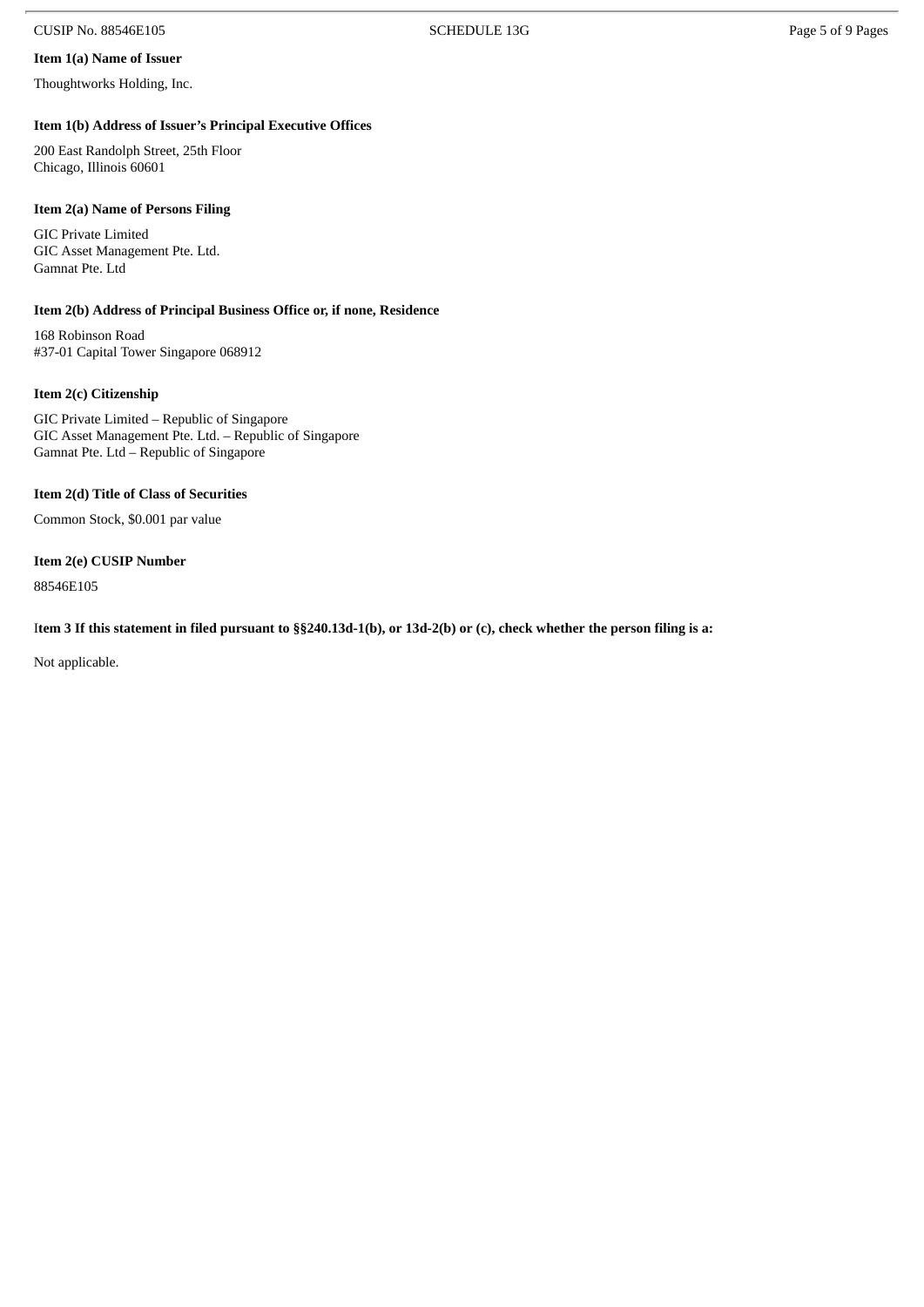#### CUSIP No. 88546E105 SCHEDULE 13G Page 6 of 9 Pages

#### **Item 4 Ownership**

Ownership information with respect to GIC Private Limited ("GIC"), GIC Asset Management Pte. Ltd ("GAM") and Gamnat Pte. Ltd. ("Gamnat") is incorporated by reference to items (5) through (9) and (11) on the cover page for each entity.

Gamnat shares the power to vote and the power to dispose of all of the shares of Common Stock held directly by it with GAM and GIC. Gamnat is managed by GAM. GAM is wholly owned by GIC and is the public equity investment arm of GIC.

GIC is a fund manager and only has two clients – the Government of Singapore ("GoS") and Monetary Authority of Singapore ("MAS"). Under the investment management agreement with GoS, GIC has been given the sole discretion to exercise the voting rights attached to, and the disposition of, any shares managed on behalf of GoS. As such, GIC has the sole power to vote and power to dispose of the 1,959,911 securities beneficially owned by it. GIC shares power to vote and dispose of 442,105 shares of Common Stock beneficially owned by it with MAS.

GIC is wholly-owned by the GoS and was set up with the sole purpose of managing Singapore's foreign reserves. The GoS disclaims beneficial ownership of such shares.

#### **Item 5 Ownership of Five Percent or Less of a Class**

Not applicable.

#### **Item 6 Ownership of More than Five Percent on Behalf of Another Person**

Not applicable.

#### Item 7 Identification and Classification of the Subsidiary Which Acquired the Security Being Reported on by the Parent Holding Company

Not applicable.

#### **Item 8 Identification and Classification of Members of the Group**

Not applicable.

#### **Item 9 Notice of Dissolution of Group**

Not applicable.

#### **Item 10 Certifications**

By signing below I certify that, to the best of my knowledge and belief, the securities referred to above were not acquired and are not held for the purpose of or with the effect of changing or influencing the control of the issuer of the securities and were not acquired and are not held in connection with or as a participant in any transaction having that purpose or effect, other than activities solely in connection with a nomination under §240.14a-11.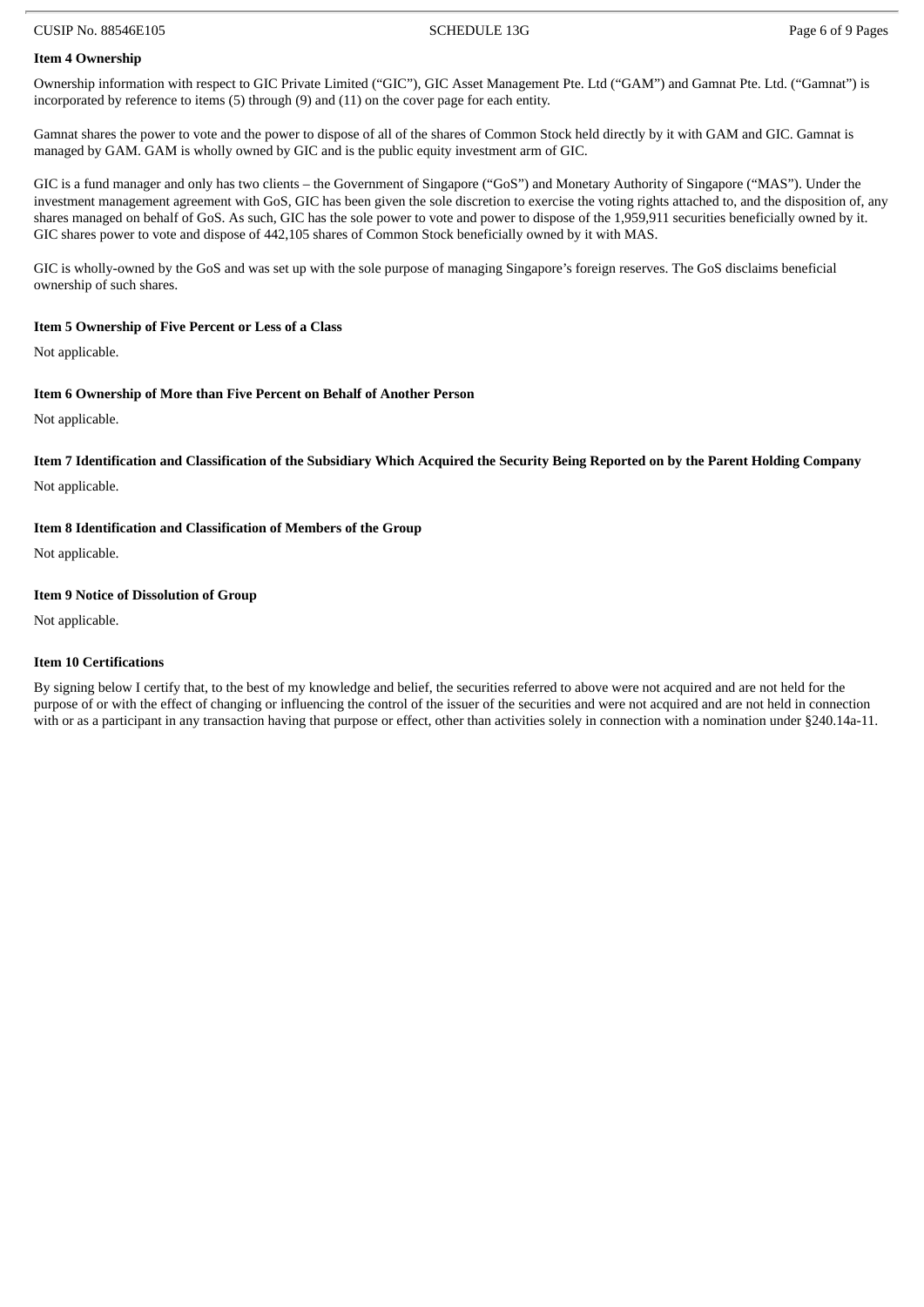CUSIP No. 88546E105 CUSIP No. 88546E105

#### **SIGNATURE**

After reasonable inquiry and to the best of my knowledge and belief, I certify that the information set forth in this statement is true, complete and correct as dated below.

|                          | <b>GIC PRIVATE LIMITED</b>                                                                  |
|--------------------------|---------------------------------------------------------------------------------------------|
| Dated: February 11, 2022 | /s/ Diane Liang Weishan<br>By:<br>Name: Diane Liang Weishan<br>Title: Senior Vice President |
|                          | /s/ Toh Tze Meng<br>By:<br>Name: Toh Tze Meng<br>Title: Senior Vice President               |
|                          | <b>GIC ASSET MANAGEMENT PTE. LTD.</b>                                                       |
| Dated: February 11, 2022 | /s/ Chan Hoe Yin<br>Bv:<br>Name: Chan Hoe Yin<br>Title: Director                            |
|                          | <b>GAMNAT PTE, LTD.</b>                                                                     |
| Dated: February 11, 2022 | /s/ Woo Tuck Kan<br>By:<br>Name: Woo Tuck Kan<br>Title: Director                            |

**Attention: Intentional misstatements or omissions of fact constitute Federal criminal violations** (*see* 18 U.S.C. 1001)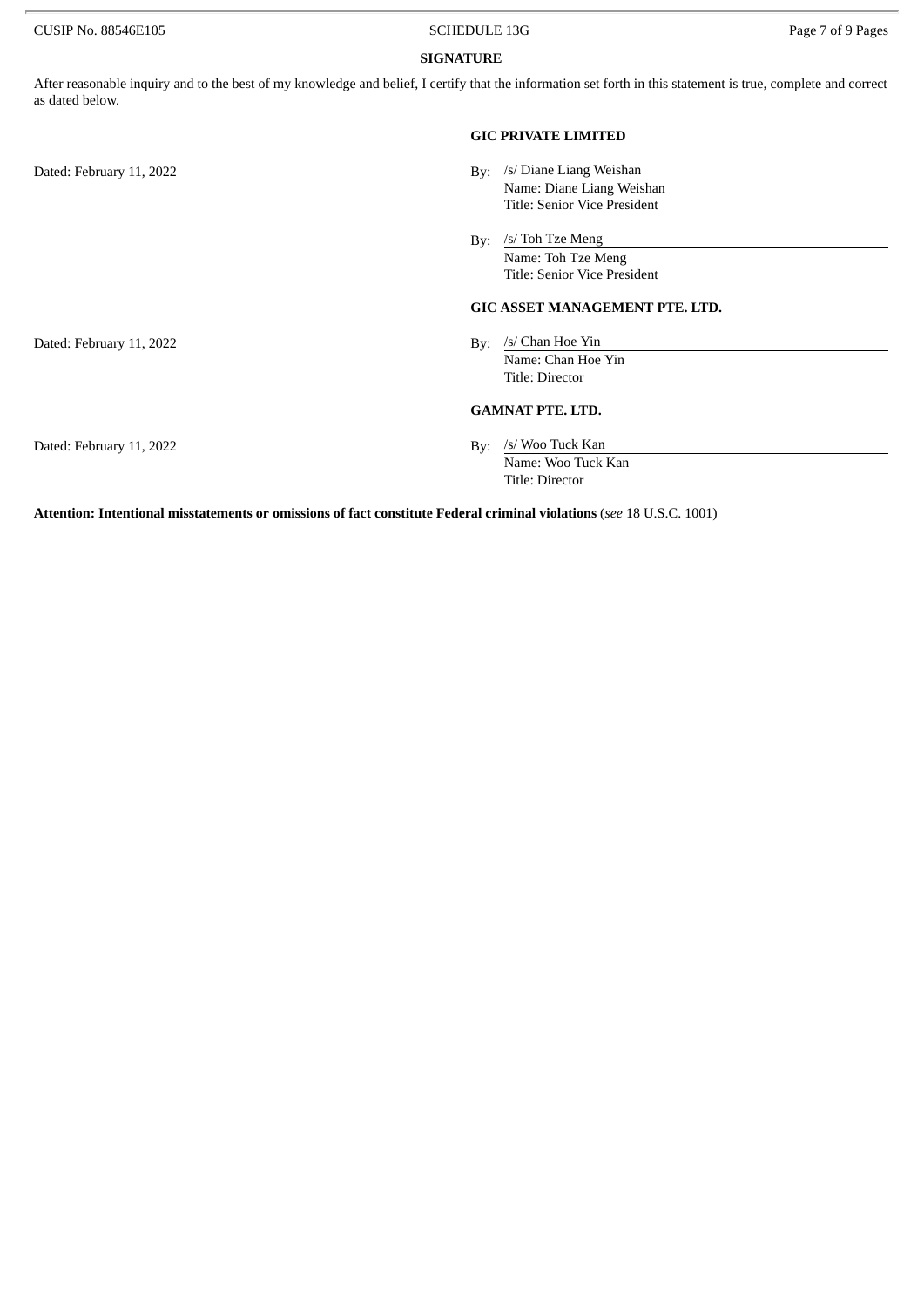#### **LIST OF EXHIBITS**

Exhibit Description A Joint Filing Agreement